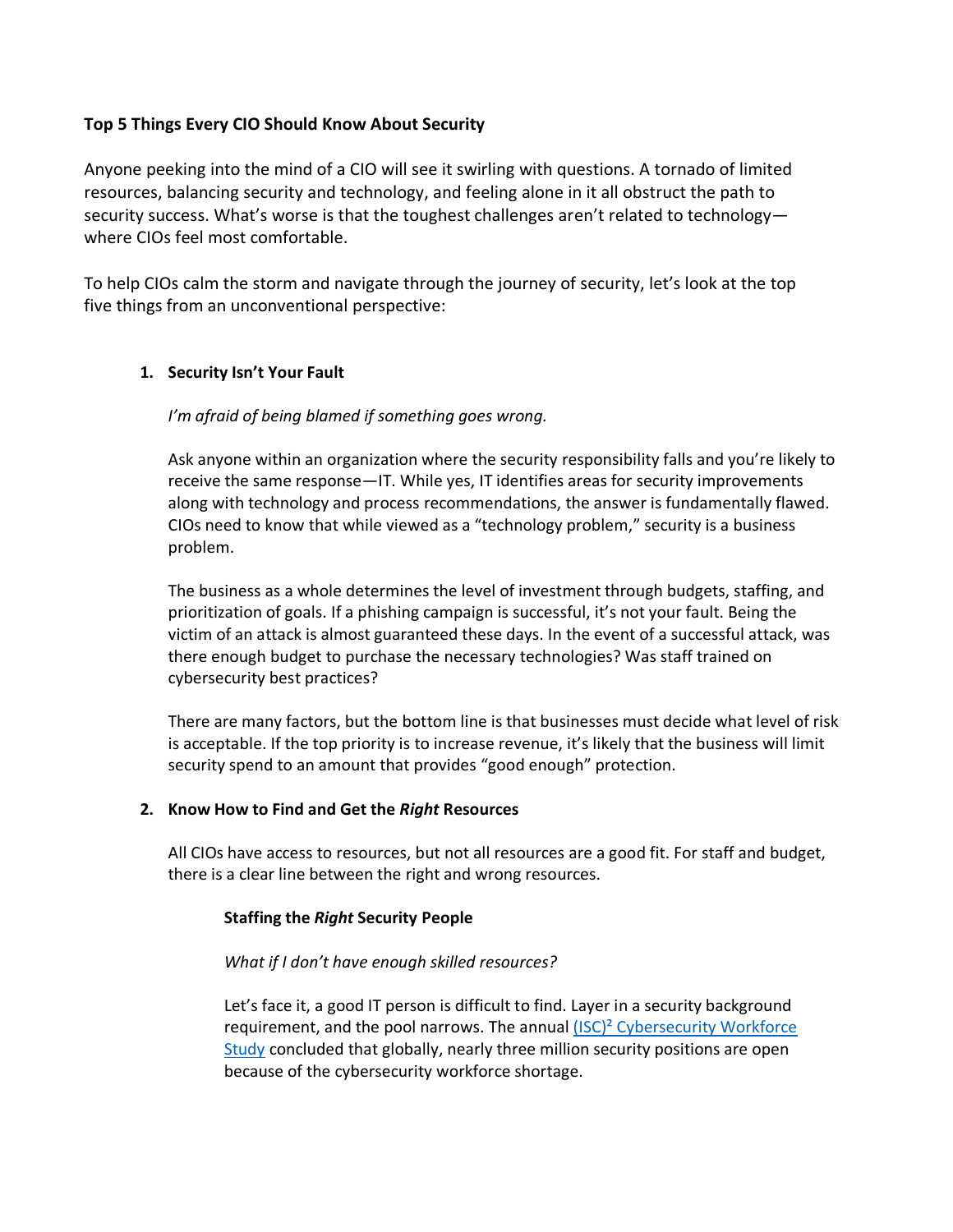For CIOs wanting to strengthen their security teams, recruit and keep professionals by following these guidelines:

- **Don't** post an entry-level job that requires five years of experience. Better yet, cross-check your job descriptions to make sure your ask is realistic.
- **Do** grow your talent organically. Especially if you can't afford a seasoned professional or what you're seeking is a unicorn that doesn't exist (yet).
- **Don't** forget that you get what you pay for. Be prepared to invest in hiring the *right* talent.
- **Do** make your security teams feel valued so that they don't leave for one of the three million open security positions.

# **Identifying an Appropriate Budget**

# *What is an adequate budget for security?*

Having an infinite budget means you can make anything happen. That's not the reality for most organizations. Budgeting requires CIOs to define the exact amount to dedicate to securing the organization. When under the pressures of the budget planning cycle, it can be easiest to refer to the previous year—using a small percentage of the overall IT budget for security. CIOs should resist this urge. Instead, use these guidelines based on the classic business justification:

- **Do** align the budget with strategic business goals and initiatives.
- **Don't** decide the budget based on a percentage of the IT spend.
- **Do** factor in the business risk appetite and daily security operations.

# **3. Engage Service and Solution Providers You Trust**

# *How do I get beyond the sales hype?*

Today's model for IT and security usually involves functions performed by a provider (penetration tests, risk/compliance assessments, and augmenting staff functions). Given the shortage of cybersecurity professionals, organizations have become vulnerable to service providers that claim to be "security experts" and a level of service that does not match the contract.

To mitigate this risk, CIOs need to go beyond the sales pitch and vet all providers (references, years in business, certifications, etc.) and revisit contracts to ensure providers fulfill expectations. Since MSPs are now a prime target for malicious actors, not doing your due diligence exposes your organization to tremendous risk. In fact, the [Ponemon Institute](https://www.ponemon.org/library/data-risk-in-the-third-party-ecosystem) reported that 59% of companies have experienced a third-party breach in 2018.

# **4. Understand What Regulatory Requirements Apply and How to Implement Them**